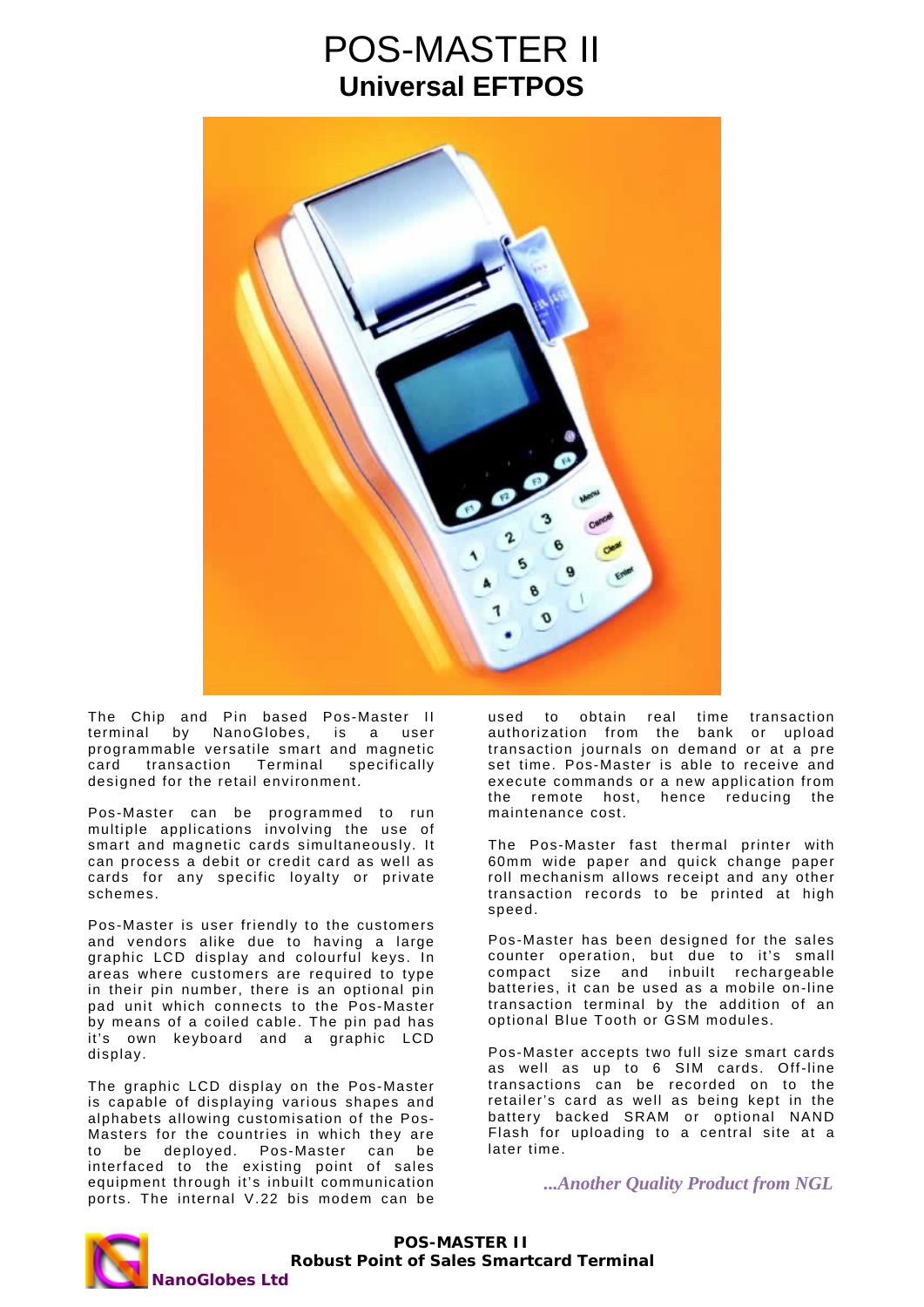## **Features:**

- **128 x 64 pixel graphic display with optional Backlight**
- **Keypad with 24 keys**
- **Two full size smart card connectors**
- **Three SIM Module connectors (optional 6)**
- **Rechargeable batteries**
- **Power Management**
- **RS232 Serial Communication Port**
- **RS422 Serial Communication Port**
- **Thermal Graphics Printer**
- **V22, V22 bis Dial Up Modem**
- **Optional Pin Pad with keyboard and graphic display.**
- **CMOS components on a multilayer PCB**

| <b>Technical Specifications</b>                                                              |                                                                                                                                                                                                                                                                               |
|----------------------------------------------------------------------------------------------|-------------------------------------------------------------------------------------------------------------------------------------------------------------------------------------------------------------------------------------------------------------------------------|
| <b>Processor</b>                                                                             | Samsung 32 bits ARM920T Core Processor, 16K Instruction and data cache                                                                                                                                                                                                        |
| <b>Memory</b>                                                                                | 2 to 8 Mbyte of Flash EEPROM, 4 to 8 Mbyte of NAND Flash (Data Storage)<br>512K of SRAM (battery backed up for Data), 16 Mbyte of SDRAM (for program)                                                                                                                         |
| <b>Display</b>                                                                               | 128 x 64 pixel graphic LCD display with 8 x 16 character font, manual contrast<br>control and optional LCD backlight                                                                                                                                                          |
| Keyboard                                                                                     | 20 keys including 4 programmable function keys and one ON key                                                                                                                                                                                                                 |
| <b>Card Module</b>                                                                           | Smart or memory card reader ISO 7816-1-2-3, T=0 & T=1<br>Two full size smart card receptors EMV 1<br>Three SIM Module receptors standard. Option for up to 6 SIMs<br>Option of factory fitted Magnetic Strip Reader ISO 1 / 2 or ISO 2 / 3 or external<br>stand alone version |
| <b>Printer</b>                                                                               | 60mm paper wide fast thermal graphics printer, 33mm/s speed with fast paper<br>change facilities                                                                                                                                                                              |
| <b>Communication</b><br><b>Ports</b>                                                         | 1 x RS232 serial port with RJ45 connector.                                                                                                                                                                                                                                    |
| <b>Surge protected</b><br><b>Baud Rate</b><br><b>Parity</b><br>Data Bits<br><b>Stop Bits</b> | RxD, TxD, RTS, CTS, DSR, DTR, DCD, Gnd signal<br>300, 600, 1200, 1800, 2400, 3600, 4800, 9600, 19200, 38400, 57600, 76800,<br>115200<br>None, Odd, Even<br>$7$ and $8$<br>1 and $2$                                                                                           |
|                                                                                              | 1 x RS422/485 port (Not accessible when the Pin Pad is in use)                                                                                                                                                                                                                |
| <b>Modem</b>                                                                                 | V22, V22 bis modem with RJ11 connector, Options of V32 or V34 or V90                                                                                                                                                                                                          |
| <b>Real Time Clock</b>                                                                       | <b>Battery Backed Real Time Clock</b>                                                                                                                                                                                                                                         |
| <b>Functionality</b>                                                                         | On-line and off-line with battery backed up transaction storage facility                                                                                                                                                                                                      |
| <b>Operating System</b>                                                                      | Multi Tasking protected.                                                                                                                                                                                                                                                      |
| <b>Power</b>                                                                                 | Sealed 5 x AA size Nickel Metal Hydride (NiMH) re-chargeable cells<br>Inbuilt fast charger.                                                                                                                                                                                   |
|                                                                                              | External 9V D.C. @ 2000mA Mains Adapter (100~250 VAC)                                                                                                                                                                                                                         |
| <b>Size</b>                                                                                  | 255mm x 120mm x 85mm                                                                                                                                                                                                                                                          |